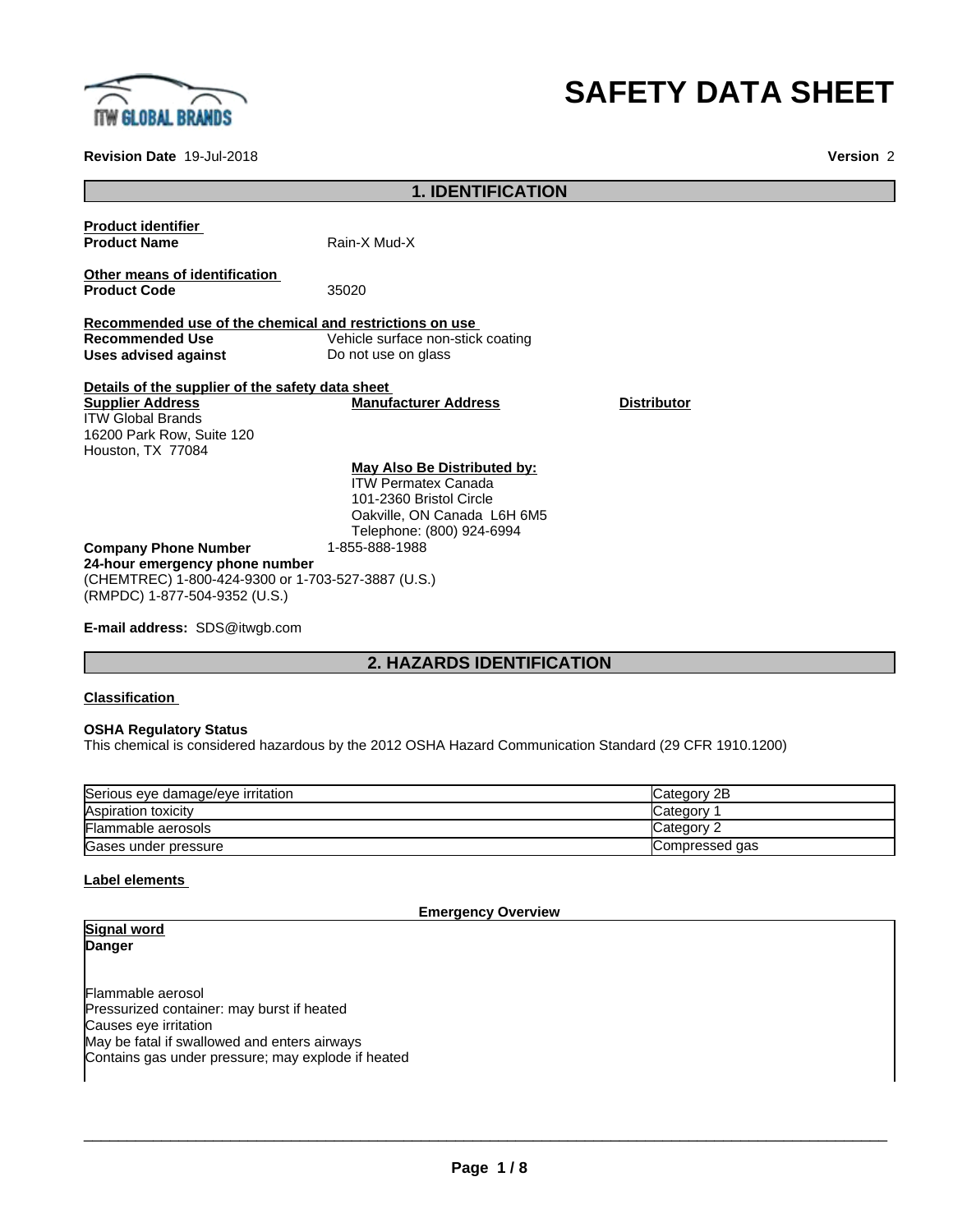

# **Precautionary Statements - Prevention**

Obtain special instructions before use Do not handle until all safety precautions have been read and understood Use personal protective equipment as required Wash face, hands and any exposed skin thoroughly after handling Wear eye/face protection Keep away from heat/sparks/open flames/hot surfaces. - No smoking Pressurized container may burst if heated Do not puncture or incinerate container Do not spray on an open flame or other ignition source Do not eat, drink or smoke when using this product Use only outdoors or in a well-ventilated area Wash hands and face thoroughly after handling

# **Precautionary Statements - Response**

IF exposed or concerned: Get medical advice/attention IF SKIN irritation occurs: rinse thoroughly and get medical advice IF INHALED: Remove victim to fresh air and keep at rest IF IN EYES: Rinse cautiously with water for several minutes. Remove contact lenses, if present and easy to do. Continue rinsing If eye irritation persists: Get medical advice/attention IF SWALLOWED: Immediately call a POISON CENTER or doctor/physician Do NOT induce vomiting

# **Precautionary Statements - Storage**

Store locked up Store in a well-ventilated place. Keep cool Do not expose to temperatures exceeding 122 °F (50 °C) Keep out of reach of children

# **Precautionary Statements - Disposal**

All disposal practices must be in accordance with local and national regulations.

# **Hazards not otherwise classified (HNOC)**

Not applicable

# **Other Information**

- May be harmful if swallowed
- May be harmful in contact with skin
- Toxic to aquatic life with long lasting effects
- Toxic to aquatic life

Unknown acute toxicity 16 % of the mixture consists of ingredient(s) of unknown toxicity

 $\overline{\phantom{a}}$  ,  $\overline{\phantom{a}}$  ,  $\overline{\phantom{a}}$  ,  $\overline{\phantom{a}}$  ,  $\overline{\phantom{a}}$  ,  $\overline{\phantom{a}}$  ,  $\overline{\phantom{a}}$  ,  $\overline{\phantom{a}}$  ,  $\overline{\phantom{a}}$  ,  $\overline{\phantom{a}}$  ,  $\overline{\phantom{a}}$  ,  $\overline{\phantom{a}}$  ,  $\overline{\phantom{a}}$  ,  $\overline{\phantom{a}}$  ,  $\overline{\phantom{a}}$  ,  $\overline{\phantom{a}}$ 

# **3. COMPOSITION/INFORMATION ON INGREDIENTS**

# **Substance(s)**

| <b>Chemical Name</b>                | <b>CAS No</b> | Weight-%   |
|-------------------------------------|---------------|------------|
| LATES (PETROLEUM),<br>DIS<br>਼ਾ⊪∟   | 64742-47-8    | 30<br>- 60 |
| <b>LIGHT</b><br><b>HYDROTREATED</b> |               |            |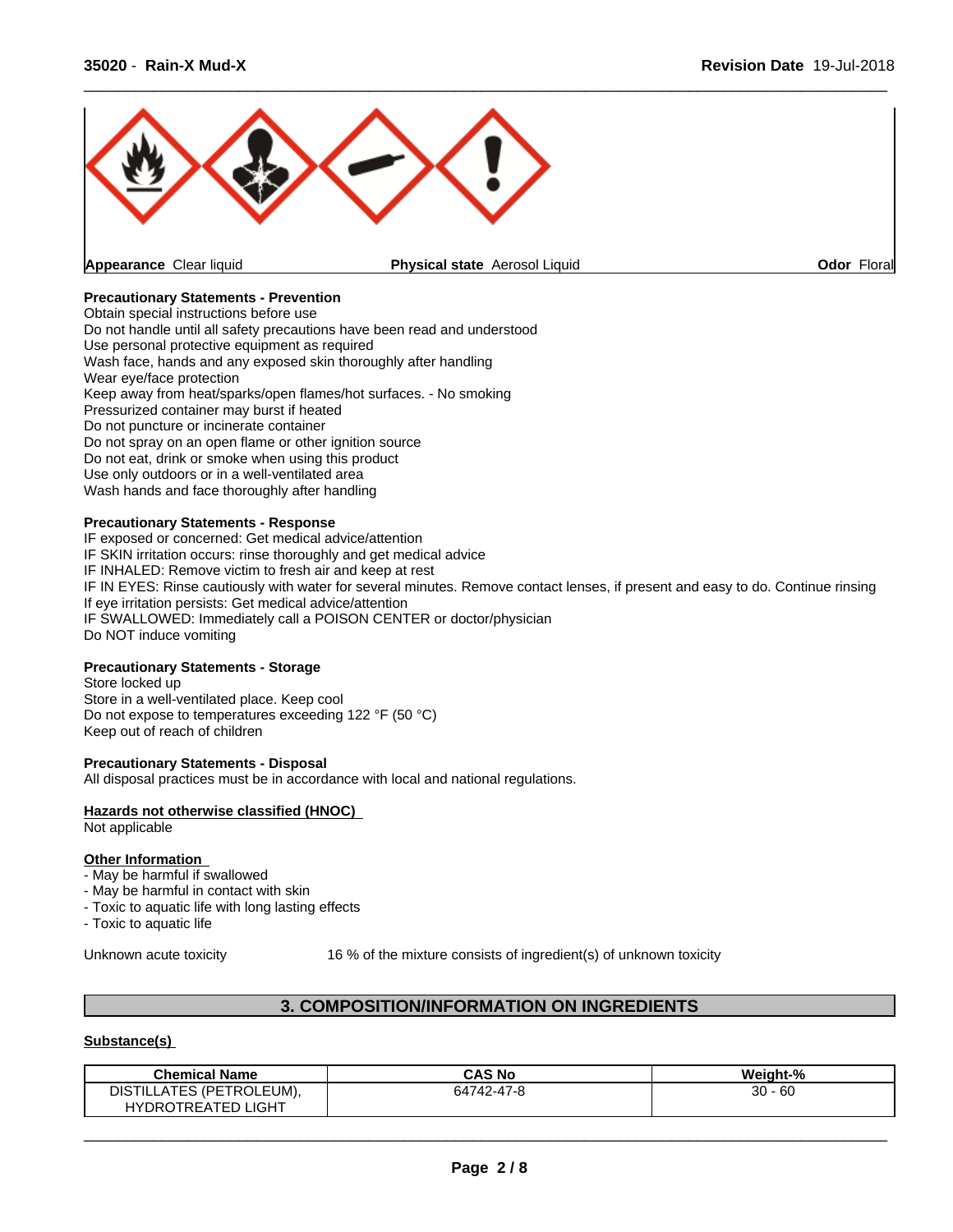| <b>POLYDIMETHYLSILOXANE</b> | 63148-62-9 | $10 - 30$ |
|-----------------------------|------------|-----------|
| 1.1-DIFLUOROETHANE          | 75-37-6    | $10 - 30$ |
| <b>ISOPARAFFIN SOLVENT</b>  | 68551-19-9 | $10 - 30$ |
| <b>ISOPROPYL ALCOHOL</b>    | 67-63-0    | ' - 13    |

 $\overline{\phantom{a}}$  ,  $\overline{\phantom{a}}$  ,  $\overline{\phantom{a}}$  ,  $\overline{\phantom{a}}$  ,  $\overline{\phantom{a}}$  ,  $\overline{\phantom{a}}$  ,  $\overline{\phantom{a}}$  ,  $\overline{\phantom{a}}$  ,  $\overline{\phantom{a}}$  ,  $\overline{\phantom{a}}$  ,  $\overline{\phantom{a}}$  ,  $\overline{\phantom{a}}$  ,  $\overline{\phantom{a}}$  ,  $\overline{\phantom{a}}$  ,  $\overline{\phantom{a}}$  ,  $\overline{\phantom{a}}$ 

# **4. FIRST AID MEASURES**

### **Description of first aid measures**

| <b>General advice</b>                                       | Get medical advice/attention if you feel unwell.                                                                                                                                                 |  |
|-------------------------------------------------------------|--------------------------------------------------------------------------------------------------------------------------------------------------------------------------------------------------|--|
| Eye contact                                                 | IF IN EYES: Rinse cautiously with water for several minutes. Remove contact lenses, if<br>present and easy to do. Continue rinsing. If eye irritation persists: Get medical<br>advice/attention. |  |
| <b>Skin contact</b>                                         | IF ON SKIN:. Wash skin with soap and water. If skin irritation persists, call a physician.<br>Take off contaminated clothing and wash before reuse.                                              |  |
| <b>Inhalation</b>                                           | IF INHALED: Remove victim to fresh air and keep at rest in a position comfortable for<br>breathing. If symptoms persist, call a physician.                                                       |  |
| Ingestion                                                   | IF SWALLOWED:. Do NOT induce vomiting. Never give anything by mouth to an<br>unconscious person. Call a physician.                                                                               |  |
| Self-protection of the first aider                          | Ensure that medical personnel are aware of the material(s) involved and take precautions to<br>protect themselves.                                                                               |  |
| Most important symptoms and effects, both acute and delayed |                                                                                                                                                                                                  |  |
| <b>Symptoms</b>                                             | See section 2 for more information.                                                                                                                                                              |  |

# **Indication of any immediate medical attention and special treatment needed**

**Note to physicians** Treat symptomatically.

# **5. FIRE-FIGHTING MEASURES**

### **Suitable extinguishing media**

Use CO2, dry chemical, or foam, Alcohol resistant foam

# **Unsuitable extinguishing media**

Do not use a solid water stream as it may scatter and spread fire

# **Specific hazards arising from the chemical**

Contents under pressure and can explode when exposed to heat or flames. Flammable.

### **Explosion data**

**Sensitivity to Mechanical Impact** No information available.<br>**Sensitivity to Static Discharge** May be ignited by heat, s May be ignited by heat, sparks or flames.

# **Protective equipment and precautions for firefighters**

As in any fire, wear self-contained breathing apparatus pressure-demand, MSHA/NIOSH (approved or equivalent) and full protective gear.

# **6. ACCIDENTAL RELEASE MEASURES**

### **Personal precautions, protective equipment and emergency procedures**

**Personal precautions** ELIMINATE all ignition sources (no smoking, flares, sparks or flames in immediate area). Ensure adequate ventilation, especially in confined areas. Avoid contact with skin, eyes and inhalation of vapors. Use personal protective equipment as required.Extremely slippery when spilled.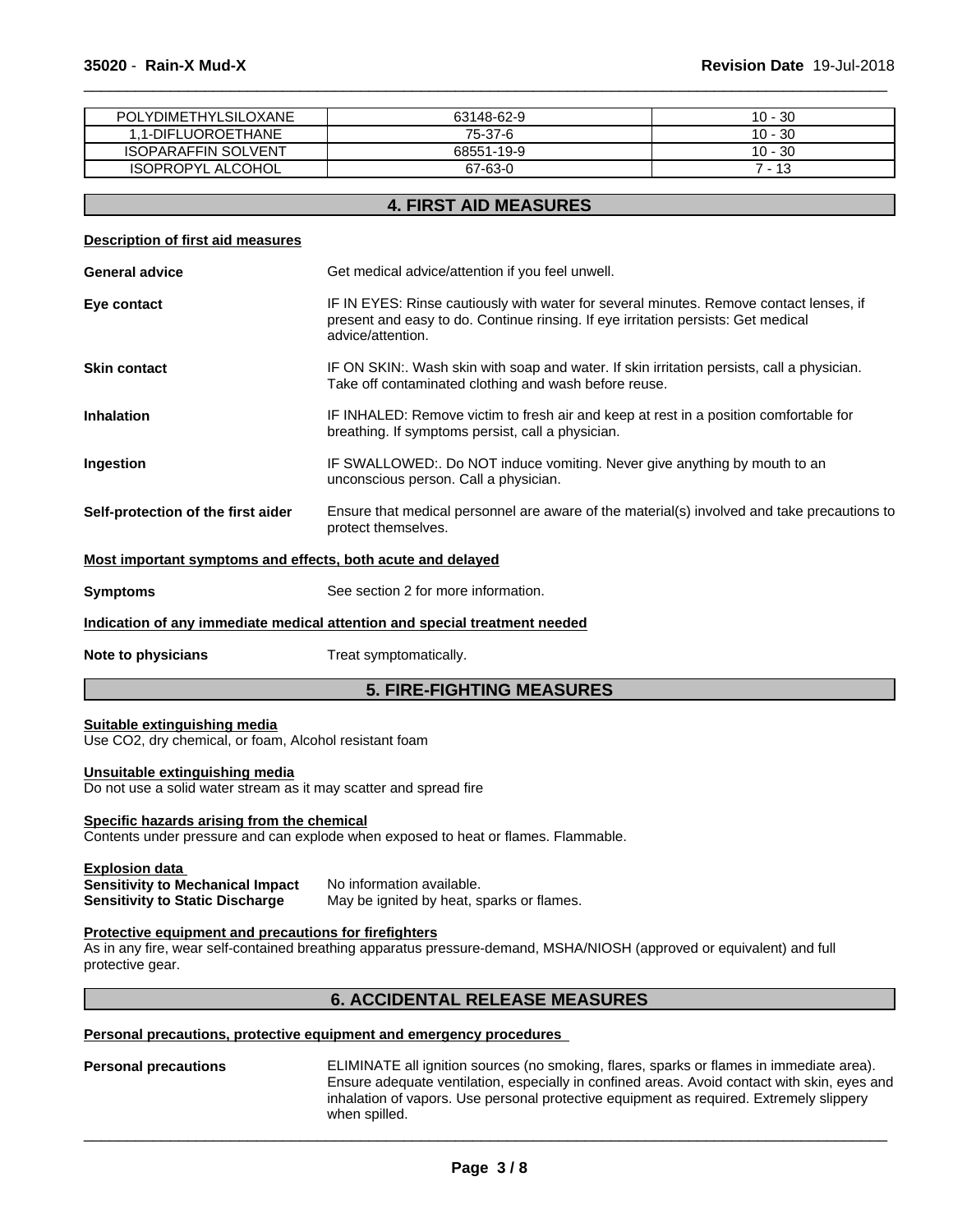| <b>Environmental precautions</b>                             |                                                                                                                                                                                                                                                                                                                                                                                                                                                                                                                     |  |  |
|--------------------------------------------------------------|---------------------------------------------------------------------------------------------------------------------------------------------------------------------------------------------------------------------------------------------------------------------------------------------------------------------------------------------------------------------------------------------------------------------------------------------------------------------------------------------------------------------|--|--|
| <b>Environmental precautions</b>                             | See Section 12 for additional Ecological Information.                                                                                                                                                                                                                                                                                                                                                                                                                                                               |  |  |
| Methods and material for containment and cleaning up         |                                                                                                                                                                                                                                                                                                                                                                                                                                                                                                                     |  |  |
| <b>Methods for containment</b>                               | Prevent further leakage or spillage if safe to do so.                                                                                                                                                                                                                                                                                                                                                                                                                                                               |  |  |
| Methods for cleaning up                                      | Ensure adequate ventilation. Soak up with inert absorbent material. Sweep up and shovel<br>into suitable containers for disposal.                                                                                                                                                                                                                                                                                                                                                                                   |  |  |
| Prevention of secondary hazards                              | Clean contaminated objects and areas thoroughly observing environmental regulations.                                                                                                                                                                                                                                                                                                                                                                                                                                |  |  |
|                                                              | <b>7. HANDLING AND STORAGE</b>                                                                                                                                                                                                                                                                                                                                                                                                                                                                                      |  |  |
| <b>Precautions for safe handling</b>                         |                                                                                                                                                                                                                                                                                                                                                                                                                                                                                                                     |  |  |
| Advice on safe handling                                      | Keep away from heat, sparks, flame and other sources of ignition (i.e., pilot lights, electric<br>motors and static electricity). Handle in accordance with good industrial hygiene and safety<br>practice. Avoid breathing vapors or mists. Ensure adequate ventilation, especially in<br>confined areas. Do not puncture or incinerate cans. Do not stick pin or any other sharp<br>object into opening on top of can. Contents under pressure. Wash thoroughly after<br>handling. Keep out of reach of children. |  |  |
| Conditions for safe storage, including any incompatibilities |                                                                                                                                                                                                                                                                                                                                                                                                                                                                                                                     |  |  |

 $\overline{\phantom{a}}$  ,  $\overline{\phantom{a}}$  ,  $\overline{\phantom{a}}$  ,  $\overline{\phantom{a}}$  ,  $\overline{\phantom{a}}$  ,  $\overline{\phantom{a}}$  ,  $\overline{\phantom{a}}$  ,  $\overline{\phantom{a}}$  ,  $\overline{\phantom{a}}$  ,  $\overline{\phantom{a}}$  ,  $\overline{\phantom{a}}$  ,  $\overline{\phantom{a}}$  ,  $\overline{\phantom{a}}$  ,  $\overline{\phantom{a}}$  ,  $\overline{\phantom{a}}$  ,  $\overline{\phantom{a}}$ 

| <b>Storage Conditions</b> | Keep containers tightly closed in a cool, well-ventilated place. Keep away from heat,<br>sparks, flame and other sources of ignition (i.e., pilot lights, electric motors and static<br>electricity). Protect from sunlight. Do not expose to temperatures exceeding 50 °C/122 °F.<br>Keep locked up and out of reach of children. |
|---------------------------|------------------------------------------------------------------------------------------------------------------------------------------------------------------------------------------------------------------------------------------------------------------------------------------------------------------------------------|
|                           |                                                                                                                                                                                                                                                                                                                                    |

# **Incompatible materials** Strong oxidizing agents

# **8. EXPOSURE CONTROLS/PERSONAL PROTECTION**

# **Control parameters**

### **Exposure Guidelines** .

| <b>Chemical Name</b> | <b>ACGIH TLV</b> | <b>OSHA PEL</b>                       | <b>NIOSH IDLH</b>            |
|----------------------|------------------|---------------------------------------|------------------------------|
| ISOPROPYL ALCOHOL    | STEL: 400 ppm    | TWA: 400 ppm                          | <b>IDLH: 2000 ppm</b>        |
| 67-63-0              | TWA: 200 ppm     | TWA: 980 mg/m $3$                     | TWA: 400 ppm                 |
|                      |                  | (vacated) TWA: 400 ppm                | TWA: 980 mg/m $3$            |
|                      |                  | (vacated) TWA: $980 \text{ mg/m}^3$   | STEL: 500 ppm                |
|                      |                  | (vacated) STEL: 500 ppm               | STEL: 1225 mg/m <sup>3</sup> |
|                      |                  | (vacated) STEL: $1225 \text{ mg/m}^3$ |                              |

*NIOSH IDLH Immediately Dangerous to Life or Health*

Other Information Vacated limits revoked by the Court of Appeals decision in AFL-CIO v. OSHA, 965 F.2d 962 (11th Cir., 1992).

**Appropriate engineering controls**

| <b>Engineering Controls</b> | <b>Showers</b>      |  |
|-----------------------------|---------------------|--|
|                             | Eyewash stations    |  |
|                             | Ventilation systems |  |

# **Individual protection measures, such as personal protective equipment**

| <b>Eye/face protection</b> | Wear safety glasses with side shields (or goggles).                      |
|----------------------------|--------------------------------------------------------------------------|
| Skin and body protection   | Wear protective natural rubber, nitrile rubber, Neoprene™ or PVC gloves. |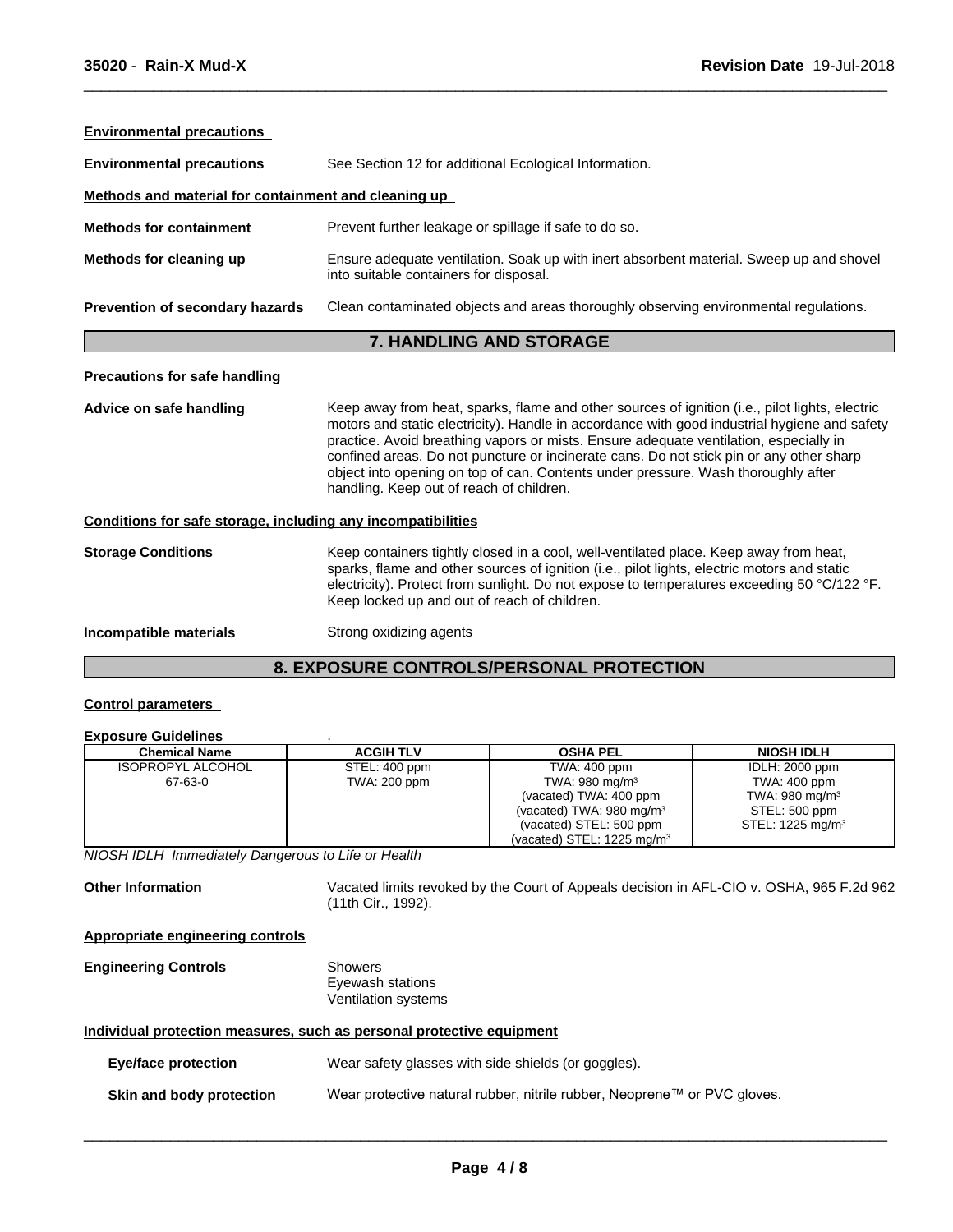| Use NIOSH-approved air-purifying respirator with organic vapor cartridge or canister, as<br><b>Respiratory protection</b><br>appropriate. |                                                                                                                                                 |
|-------------------------------------------------------------------------------------------------------------------------------------------|-------------------------------------------------------------------------------------------------------------------------------------------------|
| <b>General Hygiene Considerations</b>                                                                                                     | Handle in accordance with good industrial hygiene and safety practice. Regular cleaning of<br>equipment, work area and clothing is recommended. |
|                                                                                                                                           |                                                                                                                                                 |

 $\overline{\phantom{a}}$  ,  $\overline{\phantom{a}}$  ,  $\overline{\phantom{a}}$  ,  $\overline{\phantom{a}}$  ,  $\overline{\phantom{a}}$  ,  $\overline{\phantom{a}}$  ,  $\overline{\phantom{a}}$  ,  $\overline{\phantom{a}}$  ,  $\overline{\phantom{a}}$  ,  $\overline{\phantom{a}}$  ,  $\overline{\phantom{a}}$  ,  $\overline{\phantom{a}}$  ,  $\overline{\phantom{a}}$  ,  $\overline{\phantom{a}}$  ,  $\overline{\phantom{a}}$  ,  $\overline{\phantom{a}}$ 

# **9. PHYSICAL AND CHEMICAL PROPERTIES**

# **Information on basic physical and chemical properties**

| <b>Physical state</b>                | Aerosol; Liquid          |                     |
|--------------------------------------|--------------------------|---------------------|
| Appearance                           | Clear liquid             |                     |
| Odor                                 | Floral                   |                     |
| <b>Odor threshold</b>                | No information available |                     |
| <b>Property</b>                      | <b>Values</b>            | <b>Remarks</b>      |
| рH                                   | No information available |                     |
| Melting point / freezing point       | No information available |                     |
| <b>Boiling point / boiling range</b> | No information available |                     |
| <b>Flash point</b>                   | Not Determined           | Flame ex<br>Flammat |
| <b>Evaporation rate</b>              | No information available |                     |
| Flammability (solid, gas)            | No information available |                     |
| <b>Flammability Limit in Air</b>     |                          |                     |
| <b>Upper flammability limit:</b>     | No information available |                     |
| Lower flammability limit:            | No information available |                     |
| Vapor pressure                       | No information available |                     |
| <b>Vapor density</b>                 | No information available |                     |
| <b>Relative density</b>              | 6.81                     |                     |
| <b>Water solubility</b>              | Insoluble in water       |                     |
| Solubility in other solvents         | No information available |                     |
| <b>Partition coefficient</b>         | No information available |                     |
| <b>Autoignition temperature</b>      | No information available |                     |
| <b>Decomposition temperature</b>     | No information available |                     |
| <b>Kinematic viscosity</b>           | No information available |                     |
| <b>Dynamic viscosity</b>             | No information available |                     |
| <b>Explosive properties</b>          | No information available |                     |
| <b>Oxidizing properties</b>          | No information available |                     |
| <b>Other Information</b>             |                          |                     |
| <b>Softening point</b>               | No information available |                     |
| <b>Molecular weight</b>              | No information available |                     |
| <b>VOC Content (%)</b>               | 24                       |                     |
| <b>Density</b>                       | 0.816                    |                     |
| <b>Bulk density</b>                  | No information available |                     |

# **Remarks** • Method

Flame extension >18" Contents under pressure Flammable Aerosol

# **10. STABILITY AND REACTIVITY**

### **Reactivity** Stable under normal use

**Chemical stability** Stable under recommended storage conditions

# **Possibility of Hazardous Reactions**

None under normal processing.

# **Conditions to avoid**

Keep away from all heat sources, open flames and other sources of ignition. Temperatures >50 °C / 122 °F.

# **Incompatible materials**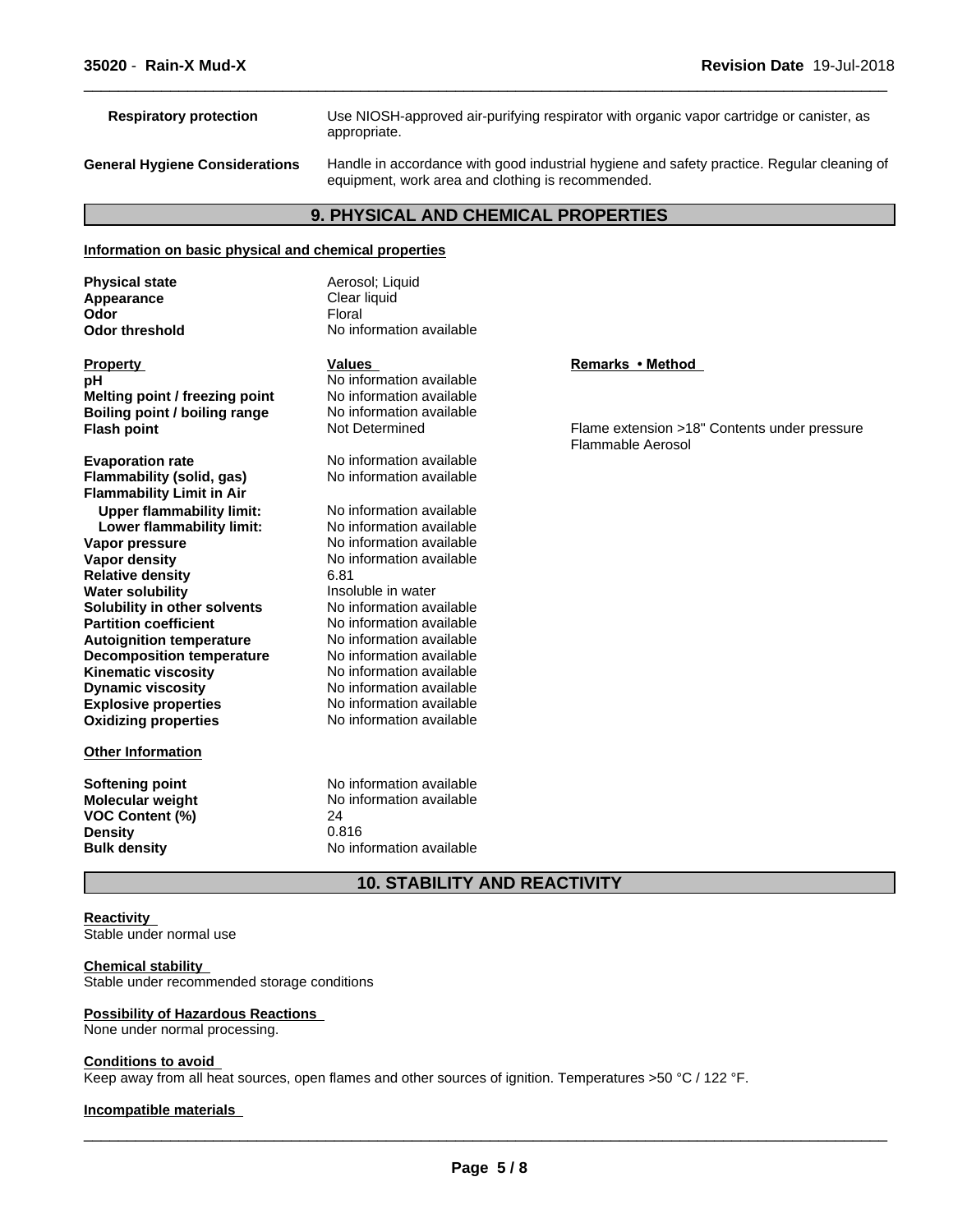Strong oxidizing agents

### **Hazardous Decomposition Products**

Carbon oxides

# **11. TOXICOLOGICAL INFORMATION**

 $\overline{\phantom{a}}$  ,  $\overline{\phantom{a}}$  ,  $\overline{\phantom{a}}$  ,  $\overline{\phantom{a}}$  ,  $\overline{\phantom{a}}$  ,  $\overline{\phantom{a}}$  ,  $\overline{\phantom{a}}$  ,  $\overline{\phantom{a}}$  ,  $\overline{\phantom{a}}$  ,  $\overline{\phantom{a}}$  ,  $\overline{\phantom{a}}$  ,  $\overline{\phantom{a}}$  ,  $\overline{\phantom{a}}$  ,  $\overline{\phantom{a}}$  ,  $\overline{\phantom{a}}$  ,  $\overline{\phantom{a}}$ 

### **Information on likely routes of exposure**

| <b>Inhalation</b>   | May cause irritation of respiratory tract. May cause central nervous system depression with<br>nausea, headache, dizziness, vomiting, and incoordination. Intentional misuse by<br>deliberately concentrating and inhaling contents may be harmful or fatal. |
|---------------------|--------------------------------------------------------------------------------------------------------------------------------------------------------------------------------------------------------------------------------------------------------------|
| Eye contact         | Contact with eyes may cause irritation. May cause redness and tearing of the eyes.                                                                                                                                                                           |
| <b>Skin contact</b> | May cause skin irritation and/or dermatitis.                                                                                                                                                                                                                 |
| Ingestion           | Ingestion may cause irritation to mucous membranes.                                                                                                                                                                                                          |

| <b>Chemical Name</b>                                                 | Oral LD50                           | Dermal LD50             | <b>Inhalation LC50</b>                |
|----------------------------------------------------------------------|-------------------------------------|-------------------------|---------------------------------------|
| DISTILLATES (PETROLEUM),<br><b>IHYDROTREATED LIGHT</b><br>64742-47-8 | $>$ 5000 mg/kg (Rat)                | $>$ 2000 mg/kg (Rabbit) | > 5.2 mg/L (Rat) 4 h                  |
| POLYDIMETHYLSILOXANE<br>63148-62-9                                   | $> 17$ g/kg (Rat) $> 24$ g/kg (Rat) | > 2 g/kg (Rabbit)       |                                       |
| <b>ISOPROPYL ALCOHOL</b><br>167-63-0                                 | $= 1870$ mg/kg (Rat)                | $= 4059$ mg/kg (Rabbit) | $= 72600$ mg/m <sup>3</sup> (Rat) 4 h |

### **Information on toxicological effects**

**Symptoms** No information available.

# **Delayed and immediate effects as well as chronic effects from short and long-term exposure**

| <b>Sensitization</b><br>Germ cell mutagenicity | No information available.<br>No information available. |             |                                                                                          |             |
|------------------------------------------------|--------------------------------------------------------|-------------|------------------------------------------------------------------------------------------|-------------|
| Carcinogenicity                                |                                                        |             | The table below indicates whether each agency has listed any ingredient as a carcinogen. |             |
| Chemical Name                                  | ACGIH                                                  | <b>IARC</b> | NTP                                                                                      | <b>OSHA</b> |
| <b>IISOPROPYL ALCOHOL</b>                      |                                                        |             |                                                                                          |             |
| 67-63-0                                        |                                                        |             |                                                                                          |             |

### **The following values are calculated based on chapter 3.1 of the GHS document** .

| ATEmix (oral)                        | 4662 mg/kg |
|--------------------------------------|------------|
| ATEmix (dermal)                      | 2131 mg/kg |
| <b>ATEmix (inhalation-dust/mist)</b> | 609.8 ma/l |

# **12. ECOLOGICAL INFORMATION**

### **Ecotoxicity**

31 % of the mixture consists of component(s) of unknown hazards to the aquatic environment

# **Persistence and degradability**

No information available.

# **Bioaccumulation**

No information available.

# **Mobility**

Disperses in water.

| $R_{hams}$<br><b>Chemical Name</b>                    | $- - -$<br>∖ coefficient<br>artition |
|-------------------------------------------------------|--------------------------------------|
| ALCOHOL <sup>*</sup><br>ים ט<br>. .<br>IUV.<br>╵<br>- | .07<br>u.uo                          |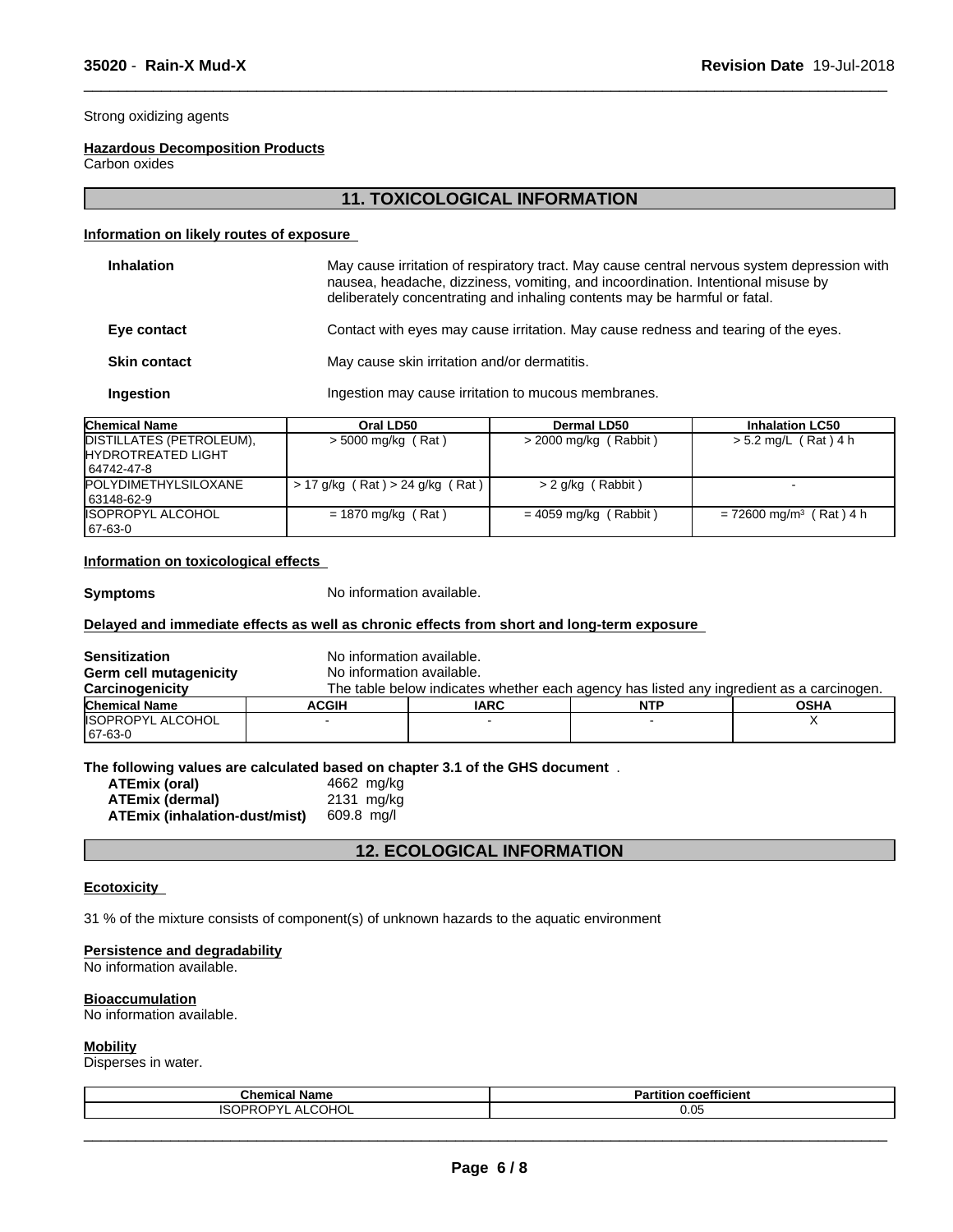67-63-0

**Other adverse effects**

| No information available |  |  |
|--------------------------|--|--|
|--------------------------|--|--|

| <b>13. DISPOSAL CONSIDERATIONS</b> |                                                                                                                                        |  |
|------------------------------------|----------------------------------------------------------------------------------------------------------------------------------------|--|
| Waste treatment methods            |                                                                                                                                        |  |
| <b>Disposal of wastes</b>          | Recover or recycle if possible. Disposal should be in accordance with applicable regional,<br>national and local laws and regulations. |  |
| Contaminated packaging             | Do not reuse container.                                                                                                                |  |
| <b>US EPA Waste Number</b>         | Not applicable                                                                                                                         |  |

 $\overline{\phantom{a}}$  ,  $\overline{\phantom{a}}$  ,  $\overline{\phantom{a}}$  ,  $\overline{\phantom{a}}$  ,  $\overline{\phantom{a}}$  ,  $\overline{\phantom{a}}$  ,  $\overline{\phantom{a}}$  ,  $\overline{\phantom{a}}$  ,  $\overline{\phantom{a}}$  ,  $\overline{\phantom{a}}$  ,  $\overline{\phantom{a}}$  ,  $\overline{\phantom{a}}$  ,  $\overline{\phantom{a}}$  ,  $\overline{\phantom{a}}$  ,  $\overline{\phantom{a}}$  ,  $\overline{\phantom{a}}$ 

This product contains one or more substances that are listed with the State of California as a hazardous waste.

| <b>Chemical Name</b>          | California<br>a Hazardous Waste Status |
|-------------------------------|----------------------------------------|
| ALCOHOL<br>ISO<br>OPYI<br>אטו | Toxic                                  |
| 7-63-0<br>$\sim$              | lanıtable                              |

# **14. TRANSPORT INFORMATION**

### **DOT**

| <b>UN/ID No</b><br>Proper shipping name:<br><b>Hazard Class</b>         | UN 1950<br>Aerosols, Limited Quantity (LQ)<br>2.1 |  |
|-------------------------------------------------------------------------|---------------------------------------------------|--|
| IATA<br>UN/ID No<br>Proper shipping name:                               | UN 1950<br>Aerosols, Limited Quantity (LQ)        |  |
| IMDG<br><b>UN/ID No</b><br>Proper shipping name:<br><b>Hazard Class</b> | UN 1950<br>Aerosols, Limited Quantity (LQ)<br>2.1 |  |

| <b>15. REGULATORY INFORMATION</b> |                 |  |
|-----------------------------------|-----------------|--|
| <b>International Inventories</b>  |                 |  |
| <b>TSCA</b>                       | Complies        |  |
| <b>DSL/NDSL</b>                   | Complies        |  |
| <b>EINECS/ELINCS</b>              | Complies        |  |
| <b>ENCS</b>                       | Does not comply |  |
| <b>IECSC</b>                      | Complies        |  |
| <b>KECL</b>                       | Complies        |  |
| <b>PICCS</b>                      | Does not comply |  |
| <b>AICS</b>                       | Complies        |  |

# **Legend:**

**TSCA** - United States Toxic Substances Control Act Section 8(b) Inventory **DSL/NDSL** - Canadian Domestic Substances List/Non-Domestic Substances List **EINECS/ELINCS** - European Inventory of Existing Chemical Substances/European List of Notified Chemical Substances **ENCS** - Japan Existing and New Chemical Substances **IECSC** - China Inventory of Existing Chemical Substances **KECL** - Korean Existing and Evaluated Chemical Substances **PICCS** - Philippines Inventory of Chemicals and Chemical Substances